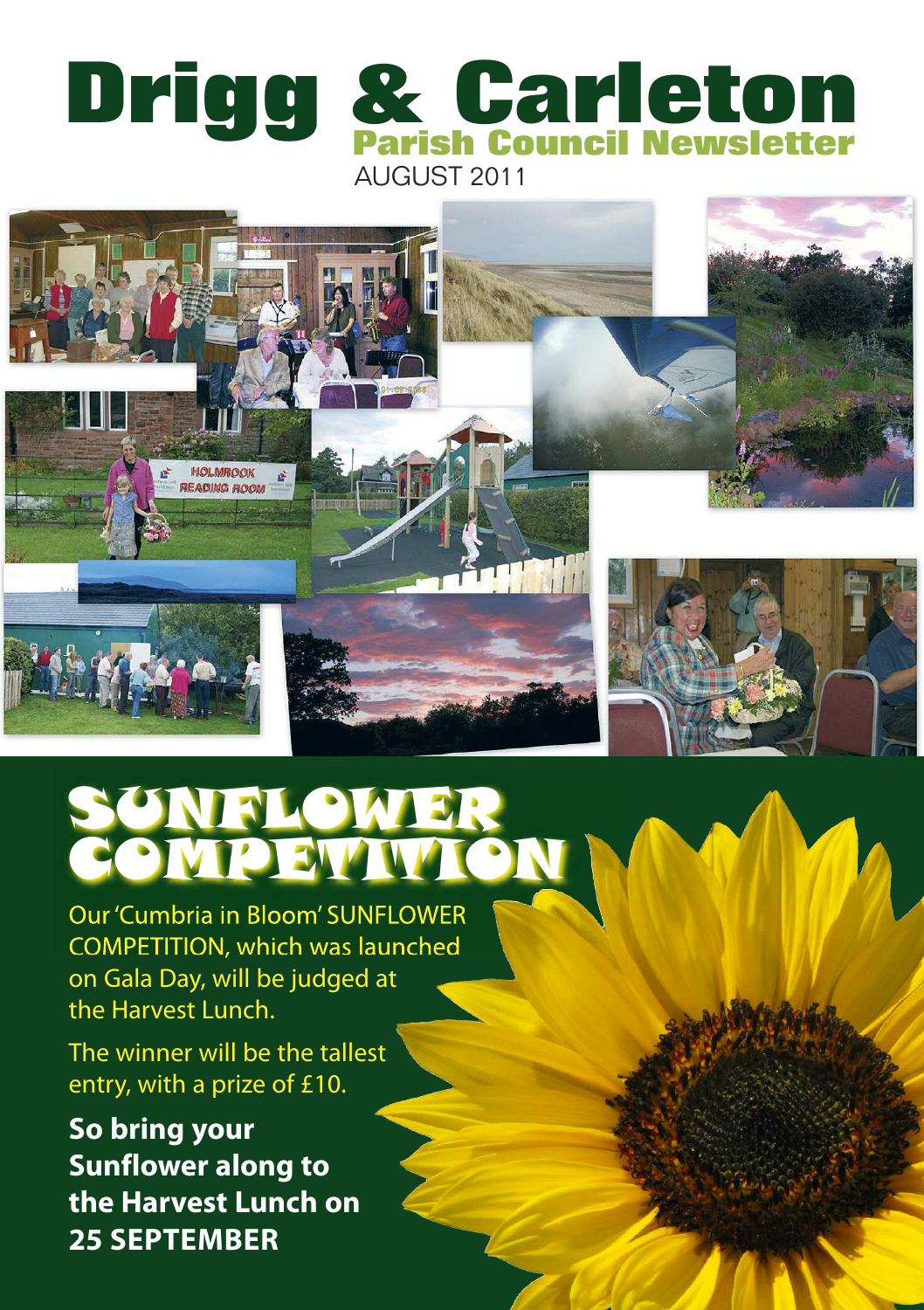What do you think of our new newsletter? Would you like to have it electronically instead of in print? Do you like having events outside of the Parish included? Would you like to send me anything for our next issue, please? Keep in touch,

> John Jennings Parish Council Chairman

#### **BRIDLEPATH IMPROVEMENTS**

A major Parish project is underway regarding the local bridleways. The main objectives are:

- 1 All Public Footpaths in the Parish to be fully accessible and usable by walkers.
- 2 All Public Bridleways in the Parish to be fully accessible and usable by all walkers, cyclists and horse riders.
- 3 To have all gates on the public bridleways correctly hung with appropriate means of opening from horseback.
- 4 The reinstatement of the lost bridleway link at Drigg Cross or another way to link bridleway BW405010 with the bridleways of Seascale and Gosforth Parishes.
- 5 To look into the possibility of creating a new bridleway from Shore Road to Seascale (perhaps forming part of a proposed national coastal route?)

The overall Project is being broken down in to manageable phases. Once the first three phases below have been completed, the team will start to plan further improvement works to achieve our overall aims as stated above.

Phase 1 – The team has made tremendous progress towards bringing back into use two sections of the previously impassable Public

## **REPOSITORY PLANNING APPLICATION**

Recently you will have received a summary of the planning application covering LLWR. If you have any comments or questions please come along to the next meeting of the LLWR Subcommittee at 2pm on 14 September 2011, in Drigg Village Hall, or contact a councillor (see page 11).

Bridleways BW405020 & BW405019 (those just north of Drigg, off the B5344). This has been accomplished by clearing overgrowth and gutters, and removing the accumulation of top soil down to the original bridleway hard surface. This has been completed by using a mixture of volunteer effort from the community (thank you) and bought-in contractors.

Phase 2 – Cumbria County Council will be asked to reassess and identify any further required drainage to the two sections of bridleway after Phase 1 is completed.

Phase 3 – Barriers/gates to be constructed to restrict vehicle access to prevent bridleway sections from becoming unusable again.

This project will benefit all in the local community and visitors to the area; providing a safe and enjoyable place for walkers, cyclists and horse riders. Once work is completed, three separate circular routes for walkers, cyclists and horse riders will be available, all accessible from the main road through Drigg. By reopening these sections of bridleway, improved links to other footpaths and bridleways in the Parish will be opened up, giving safe and alternative routes for everyone.

If you would like to get involved, please contact any member of the Parish Council – we would be glad to hear from you. Make a difference to your surroundings – you will find it rewarding.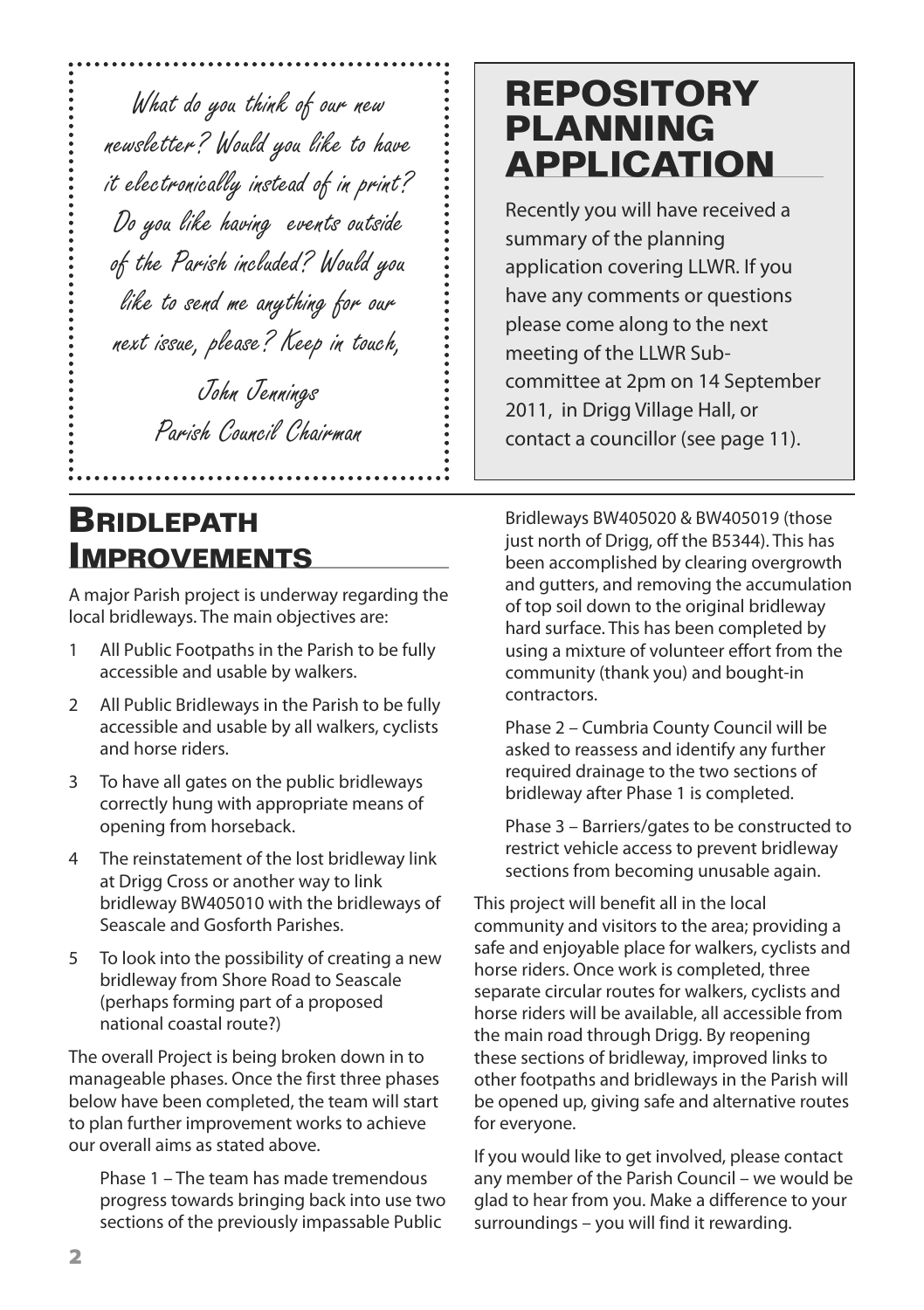# **ARTS OUT WEST** *by John Jennings*

#### **Spring 2011 summary**

In February there was a Family Ceilidh held in Drigg Village Hall. The sell-out audience thoroughly enjoyed the infectiously energetic Cumbrian folk music played by the quartet 'Striding Edge'(www.striding-edge.org/).

Then in March, The Kipper Tie Theatre Company performed'The Mole Who Knew it

was None of His Business'. The large audience followed Mole's travels as he met a variety of outlandish and amusing characters along the way. It was enchanting for the adults and captivating for the children. Biology with belly-laughs, informative and fun.

(www.kippertietheatre.com)

## **TOURING THEATRE COMING TO DRIGG VILLAGE HALL THIS AUTUMN**

#### **6pm Saturday 24 September 2011 LITTLE RED RIDING HOOD**

Adult £7, Child £3.50, OAP £6, family £17.50 (2+2 or  $1+3$ )

Horse and Bamboo Theatre Company

Horse and Bamboo, a long-established theatre company from Rossendale, present a gorgeously rendered re-telling of the classic girl-and-thewolf tale. Exquisite visuals blend with pantomime-style silliness and spooky moments to create an enchanting piece of theatre. A story that everybody knows – or do they?

Horse and Bamboo started life as a touring theatre company using a Gypsy caravan to tour rural Lancashire. More recently they have created larger scale works, and very small-scale puppet shows. This show is a return to rural touring, with a combination of live actors and large puppets. They have a deserved reputation for well-crafted shows.

Age:  $4+$ 

www.horseandbamboo.org

#### **7.30pm Saturday 22 October 2011 BIG DADDY VS GIANT HAYSTACKS**

Adult £7, Child £3.50, OAP £6, family £17.50 (2+2 or  $1+3$ )

The Foundry Group

A Heavyweight Champion Comedy in Three Acts By Brian Mitchell and Joseph Nixon (writers of

"Those Magnificent Men"which was a very popular show on other recent rural touring schemes).

At 4pm every Saturday, from 1976 to 1988, tens of millions of Britons, and countless more worldwide, were in the grip of an extraordinary sports phenomenon: watching two fat men (aka Shirley Crabtree and Martin Ruane) pretend to fight each other. This is their story.

With an all-star cast of thousands including Dickie Davis, Paul McCartney, Chris Tarrant, Frank Sinatra, Princess Margaret, Eamon Andrews, Maggie Thatcher and Greg Dyke, as well as such wrestling greats as Kendo Nagasaki and"the exotic"Adrian Street, this ambitious, hilarious two-hander conjures up a whole nation during its most colourful era.

Featuring Ross Gurney-Randall (Follow Me and Goering's Defence – Guy Masterson Productions) and David Mounfield (Count Arthur Strong's Radio Show – Radio 4), Big Daddy vs Giant Haystacks promises to be the contest of the century and a comedy drama not to be missed. You shall be moved.

"All of their plays mix uproarious comedy and deep seriousness in ways that lesser writers would never be able to pull off."

Philip Reeve Blog on Mitchell and Nixon: "Ross Gurney-Randall is funny the way water is wet – naturally, inexplicably. He pulls no fast ones, he just is."

Age: General

www.foundrygroup.co.uk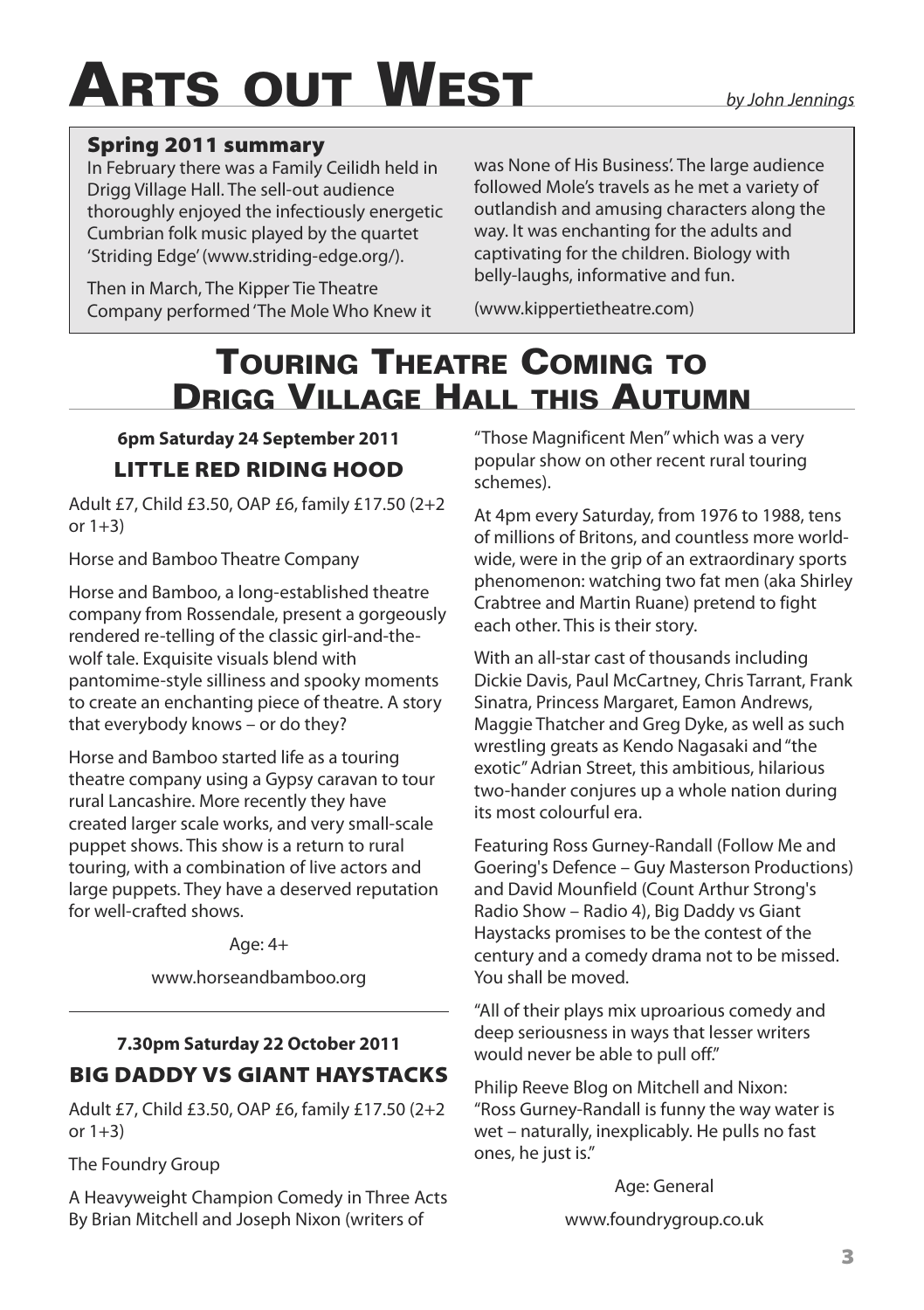# **DRIGG & CARELTON BURSARY FUND**

- 1. The Bursary scheme was launched in September 2009.
- 2. The scheme is managed through The Drigg Charity Committee.

Terms of Reference, criteria for acceptance and an Application process have all been developed and publicised and are available in an Application pack for all applicants.

3. Applications are assessed by a subcommittee, typically comprising:

Two trustees of The Drigg Charity who are Parish Councillors.

Two trustees of The Drigg Charity who are independently appointed from within the local community.

One external member from LLWR Ltd.

4. The aim of the bursary scheme is to promote improved access to education and training on a broad basis. That is, to develop training and educational skills which could enhance employment opportunities, quality of life or improved capabilities in support of community projects and local businesses.

The bursary will support further educational training but is not restricted to that. Applications for vocational and craft training are encouraged.

5. In the first year (starting September 2009) there were seven successful applicants.

Support was given to five applicants on residential degree courses:

Three Arts degree courses (Music, Performing Arts and English)

One Mechanical Engineering degree course.

One Medical degree course.

All of these were people aged 18-22 embarking on a university education.

Support was also given to:

One Mountain Leadership training – to

permit a qualification to lead local groups as a mountain guide.

One Open University module in electronics to enhance the applicant's skills in an existing employment.

These awards were to more mature applicants.

6. In the second year so far (September to date) there were 10 successful applicants.

Support was given to nine applicants on residential degree courses:

Three Arts degree courses

Two Engineering degree courses

Two Medical degree courses

Two Teaching and Coaching degree courses.

Support was given to:

One applicant undertaking student Electrical Engineering apprenticeship training.

All of these awards were to young adults.

There is one further application pending from another mature applicant.

### **HERITAGE BOARD PROGRESS**

With the LLWR recently celebrating a couple of notable milestones – 70 years since Drigg Royal Ordnance Factory started operations for the war effort (WWII), and 50 years since the start of nuclear related activities on the site – LLWR commissioned a history board. The history board covers over a thousand years of Drigg history, with images and text. The content was pulled together with the help of the Drigg History Group and members of the community (please see the board for a full list of credits for the contributors). The board is to be erected outside the village hall shortly.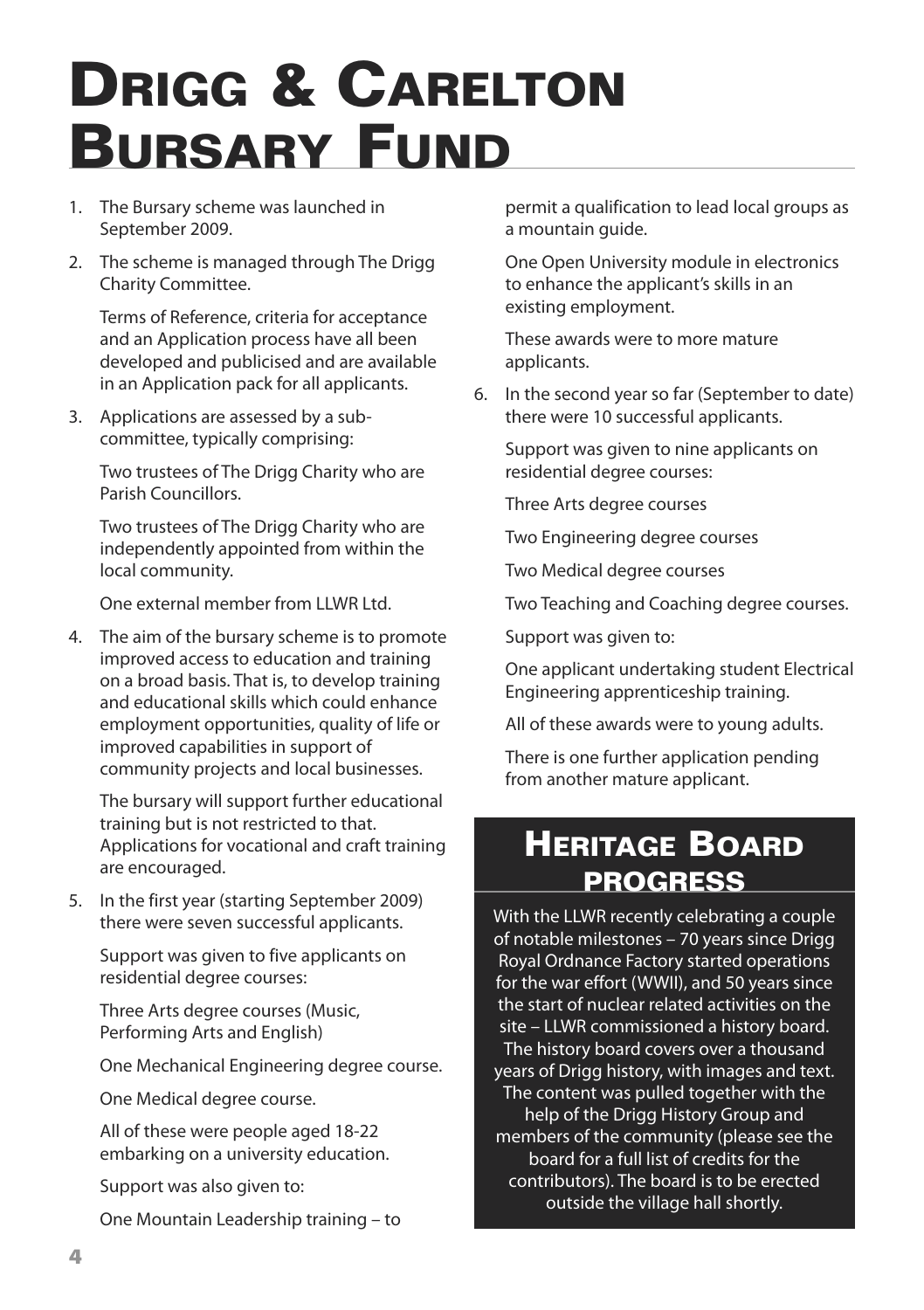# **HOLMROOK READING ROOM**

**Music Club:** We meet every Thursday from 7.30pm. Please contact Peter Smith on peter.gpsmith@btinternet.com or by phoning him on 01946 822489.

**Gardening Club:** Please call contact John Dutton for more details. johnwrdutton@talktalk.net or 019467 24317.

**Fishing Club:** Please contact Kneale Thompson on 019467 24265.

**Play Club:** Involves use of our outside playpark. Please contact Caroline Marsden on 019467 24632 for more information.

**Bookings:** The Reading Room has a fully equipped kitchen and facilities for people with disability – in fact everything you would need for a great party. Why not call Daisy on 019467 24771 and see if it is available for your next event?

**Wild Flower Meadow:** Please call Val de Gasperi on 24105 if you would like to support us or be involved.

**Mobile Bank:** Tuesdays 2-2.45pm.

**Mobile Library:** 2.25-2.45pm on Fridays once a month: 2 September, 14 October and 25 November 2011.

**Membership:** Memberships are up for renewal now. If you have not already renewed, please contact John at: johnwrdutton@talktalk.net or 019467 24317. Thanks to everyone who has renewed. Your help and support is greatly appreciated.

**Meetings:** If you have any questions, issues, concerns or you just want to join or be involved in our meetings, please contact our secretary Val de Gasperi on valg@esend-it.com or by calling 019467 24105. If you have any ideas regarding how Holmrook or the surrounding area might be improved, send them to Val by email, so that they can then be considered by our local Parish Council.

#### **Event Schedule for 2011**

(Please note – Members of the HRR will receive a £1 discount for all the following events!)

**Open Stage Night:** Friday 2 September, 7.30pm, Rosehill Barn.

**Motivational Slideshow:** 'All things are possible' (especially for youngsters just starting out in life) covering airforce experiences that forged a man, Clarence (Jack/Eddie) Ball (speaker). 1 September – Thursday. Holmrook Reading

Room, 4.30pm until around 7pm.

**Pizza Day:** 10 September from 12.00 noon.

**Charity Auction:** 15 October (please start to hunt down some items to donate).

**Mince Pie and Wine:** 9 December.

If you wish to purchase a ticket for any of the above, or donate an item for the auction, please contact Val de Gasperi on 019467 24105.

#### **Holmrook Reading Room BBQ**

Well I said it's the best value BBQ in West Cumbria with great food, great company and a wonderful atmosphere and it all proved to be true on 16 July. What a time we had! It really was like being part of a family event. We always miss people who cannot come and enjoy welcoming new members. The food was wonderful as usual thanks to Michael and Elena Law at the Lutwidge Arms who sourced it. Thanks also to David and Colin for cooking it all while we relaxed, and of course to everyone helped out and/or donated food. Besides having a great time, we raised £139 for the charity that maintains the facilities. Thanks to you all for supporting us. Hopefully we will see you again at the Pizza Day on 10 September. *Val de Gasperi.*

#### **Holmrook Reading Room Pizza Day – 10 September 2011, 12 noon**

Do not miss this event, good people of the Parish! It promises to be fun and filling all at the same time plus usual chat/gossip/craic/crack.

As last year, John Dutton (who originally devised this event) will assist and train us in the fine art of pizza. John is now in a supervisory role regarding this event, but don't worry, there will still be some of his'world renowned'pizza on the table! Everything will be ready for you to arrive at 12 midday and you can relax and soak up the atmosphere (and hopefully the sun!) while your whole family enjoys the food and the environment. Buy your tickets from me in person, or I can send them to you. *Val de Gasperi 019467 24105 or Valg@esend-it.com*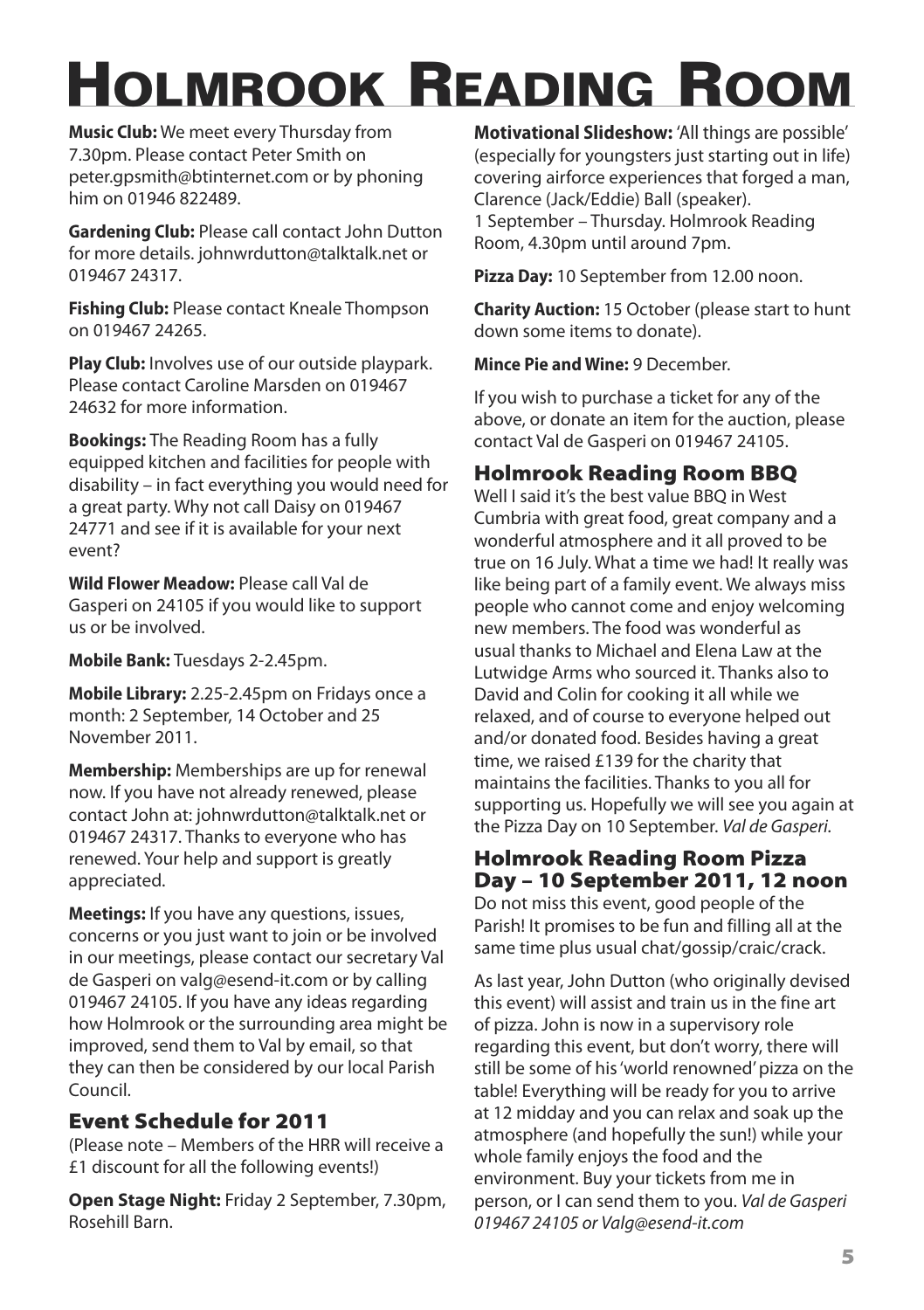# **A NEW FIVE-STOREY HOTEL IN HOLMROOK**

#### **AND IT'S FREE TO STAY THERE...!**

ow, where is it? How can it be free? Where was the planning permission sign?

I will give you a clue regarding why you have not seen it – it only forms a 6ft cube and is surrounded in long grass and stinging nettles! Need another clue? It's called the 'Buzzy Bug Hotel' and all rooms are really, really tiny. Yes you guessed it, it's the crowning glory of the Holmrook Reading Room Biodiversity Meadow and it's for insects only...

It's a thing of great beauty (especially if you are a bug or even a small animal) and was made and installed with love and care by the 2nd Seascale Beaver Scouts as a gift. As it turned out, that was not the only gift Holmrook Reading Room received. I'll tell you the story.

Since the Holmrook Reading Room (HRR) Biodiversity project started, the Seascale Beaver Scouts have been following the project and helping out whenever possible. HRR is very keen to keep in touch with all its local youngsters as it is hoped that the youngsters of today will be the caretakers of tomorrow, but that's another story. In late April 2011 the '2nd Seascale Beaver Scouts' set off on a sponsored 'Find District Camp'Walk at Ennerdale Lake. They



had a wonderful walk and thankfully arrived at District Camp in time for their tasty dinner and lots of fun activities. They raised an incredible £259 and decided that the Holmrook Reading Room Project was to be the beneficiary. On 7 July they arranged to present the cheque to Val de Gasperi at the HRR Meadow, which she accepted with much gratitude. Val said:

"You will never realise how much an amount like this means to us. It's hard work raising money as a little charity and to receive monies, raised by a hard-working group of youngsters, was a real joy. It will be used with great care in order to further improve the biodiversity meadow for the benefit of the animals and insects that are quickly moving in now. Thank you to all concerned, including the patient parents who facilitated this wonderful project."



This was a wonderful day for HRR and was

enough of a surprise, but there was more.

Since their adventures at District Camp they have been busy planning and designing the many different rooms for the 'Buzzy Bug Hotel'. This was built from a blueprint from the Wildlife Trusts but really had many improvements, so making it unique! All Beavers are looking forward to coming back to see who has checked into their hotel and they will be welcome at any time to do so. Beware, however,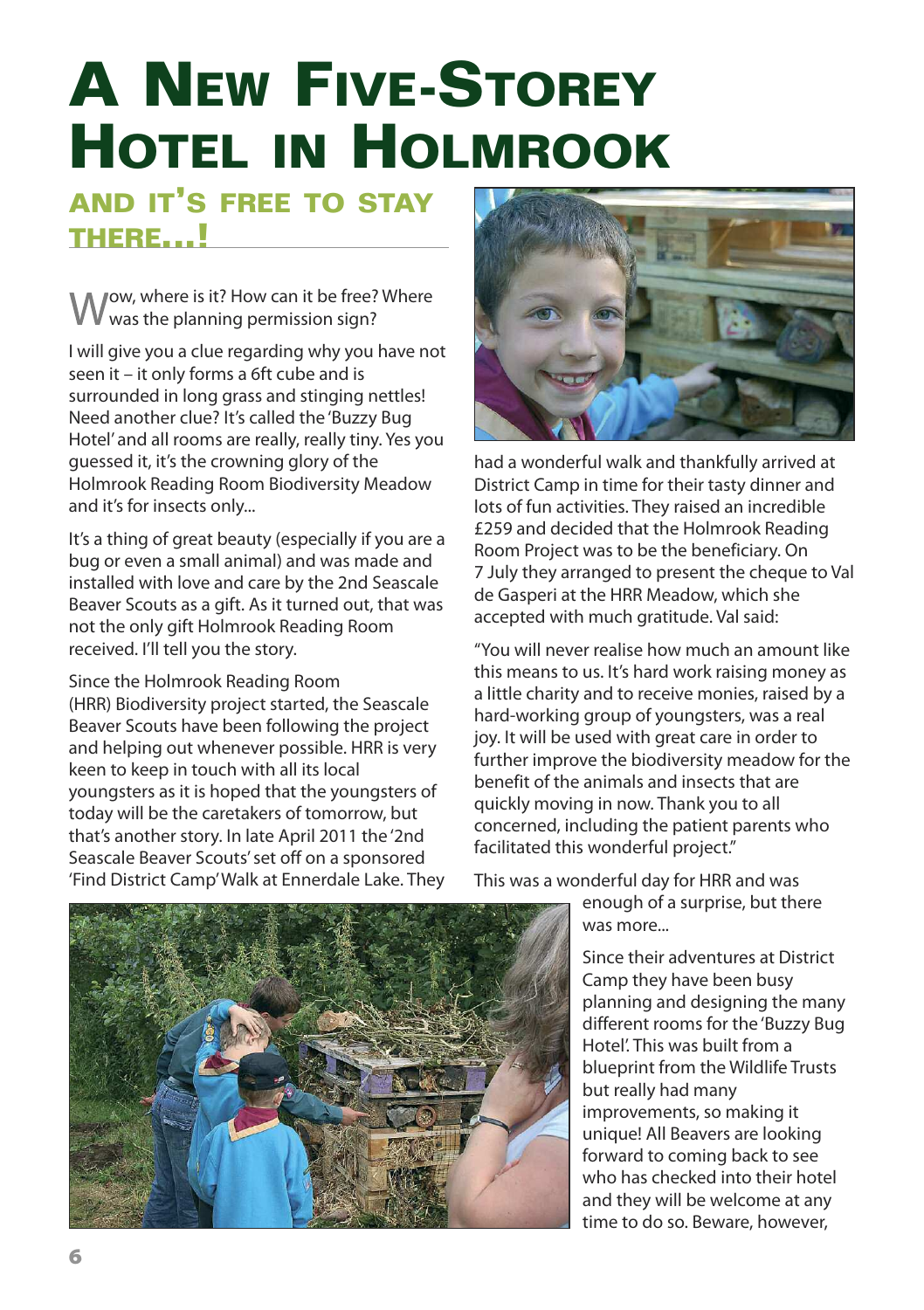that the plan is that the undergrowth will cover it up quickly as has happened to the nest boxes sited there previously (see Summer 2010 issue of Seascale's Village Magazine).

For those of you following this project, the meadow (with its accommodation of all kinds) is proving to be very popular with the local wildlife and we have been seeing increased numbers of insects, butterflies, moles, voles, hedgehogs, ducks, geese and birds of all kinds, each moving in in their own way. Over the last few weeks we have even had a barn owl hunting in the grounds – what a success story. Come and have a look sometime but please be very quiet in the zone reserved for the wild animals.

To sum up, HRR and the Beaver Scouts had a wonderful evening together and great fun was had by everyone, and a few more children learned the old trick of curing nettle stings with dock leaves!

We are all looking forward to seeing each other

## **RAGWORT – PULL IT OUT!**

Ragwort is a toxic weed. It is spread by means of seeds that are carried by the wind. It is an unsightly and unwelcome intruder in public open spaces.

It grows in many public areas of the village and your Parish Council wants to organise Ragwort Pulls.

The Parish Council can obtain protective gloves and paper sacks to collect it in if required and arrange a site for it to be



stored in until it is dry enough to burn, which can be done legally in small quantities.

More information about Ragwort and Seascale's Ragwort Pull is on their village website (http://www.seascale.org.uk/page42.html)

If you would like to help please contact Val de Gasperi at: *valg@esend-it.com*



again on the next project day. Perhaps you could drop in too, or maybe your little one would like to be a Beaver Scout? If you want more details contact *Val at valg@esend-it.com or Eve on info@seascalescouts.org.uk.*

## **JAZZ IN DRIGG**

During late October a Jazz training course is being held in Holmrook. It will involve some of the best players around Cumbria being educated by Roz Sluman who is herself a world class jazz saxophonist. There are no spaces left on this course I am afraid as they were all sold within minutes of being announced! BUT at the end of the course, the group is going to play some of its favourite music for you in Drigg Village Hall. This will take place around 7.30pm on 23 October. Tickets are £4 in advance, or £5 on the door so get yours now. You can purchase one from Val or Colin on 019467 24105 or Coling@esend-it.com. Tickets will also be on sale in Holmrook Post office (Tynedale). Looking forward to seeing you there.

## **JAZZ IN SEASCALE**

Calder House Hotel, Seascale, hosts a Jazz Jam Session, led by local stars Val and Colin, every third Friday of the month, commencing at 8.30pm. It's an informal night of music with local musicians.

All are welcome to come and listen (or play!). Admission free.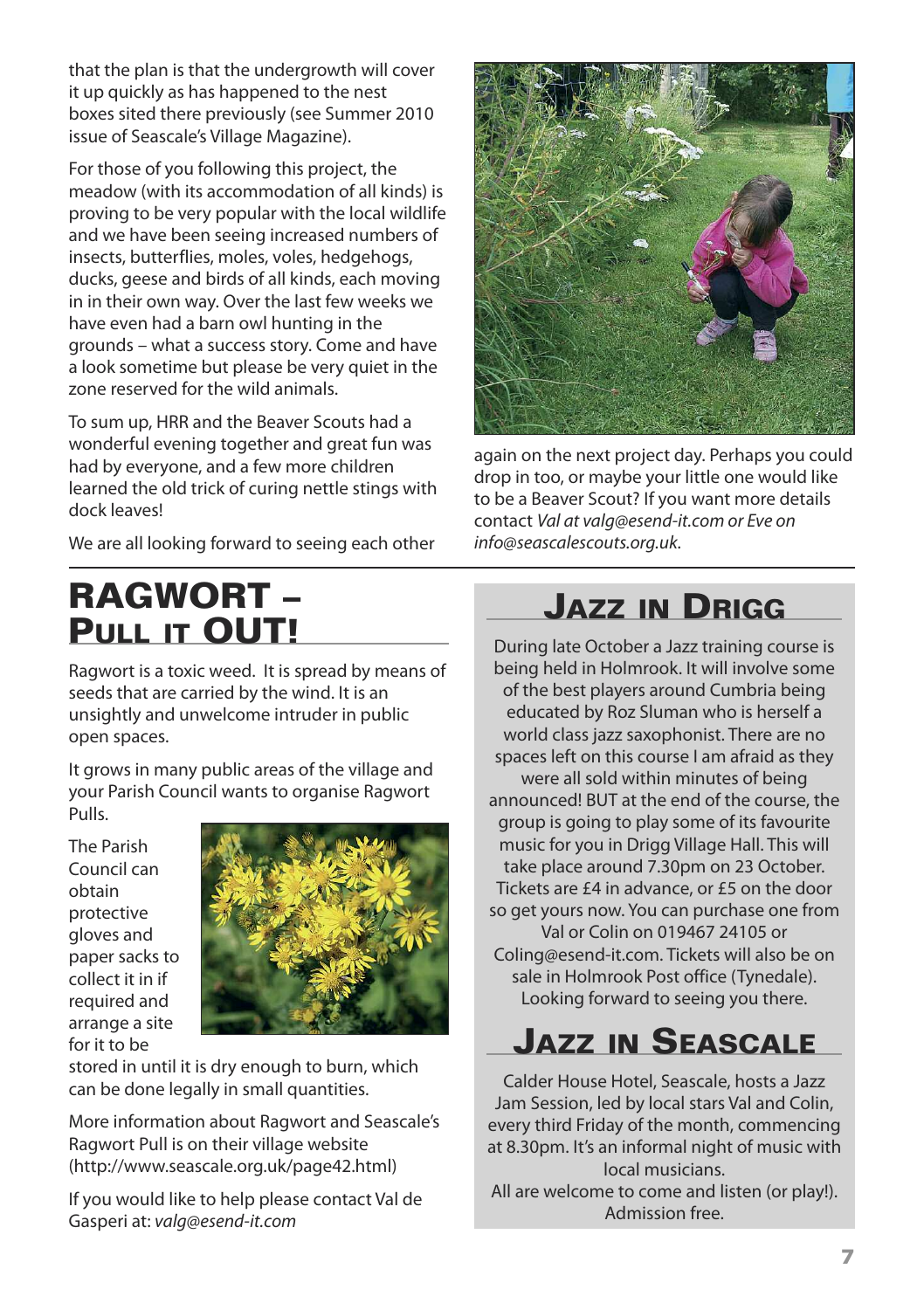# **DRIGG HARVEST FESTIVAL**

## ST PETER'S CHURCH

In the presence of the Mayor & Mayoress of Copeland

## **SUNDAY 25 SEPTEMBER**

#### 11.15am

*Our Harvest Festival theme will be*

#### 'A CELEBRATION OF OUR PARISH COMMUNITY'...

...not just the Parish Church, but a celebration of life and people in our community in Drigg & Carleton Civil Parish

As well as the traditional Harvest displays of fruit, vegetables and flowers, we hope to have contributions from local families, schools, farms, organisations, shops and businesses

*The Service will be followed by*

## **THE HARVEST LUNCH** IN DRIGG & CARLETON VILLAGE HALL

from about 12.15pm

Lunch will be a traditional Buffet of Cooked Meats/Fish, Savouries & Salads, Dessert, Tea/Coffee

Please buy your tickets in advance, so that we can plan the catering arrangements

**TICKETS** will be on sale in September.

To obtain yours please call 019467 24272 or contact church members

**Adult £5 Child £3 Family £15** (2 adults & 2 under 16s)

**Pre-school children FREE** *EVERYONE VERY WELCOME*

## **TUESDAY CHAT**

St Peter's Church Council has been looking at how the Parish Church can support the wider Drigg & Carleton Parish community, so we are organising a social afternoon, 'TUESDAY CHAT', to be held on the first Tuesday of the month in Drigg & Carleton Parish Hall.

The first'TUESDAY CHAT'will take place on Tuesday 4 October, from 2pm to 4pm.

We know there are people, such as the elderly and those who live alone, who do not get the chance to meet up regularly with friends and neighbours and so may feel isolated.

We hope that the 'TUESDAY CHAT' sessions will also bring together people of all ages in our community who can come along to meet their neighbours and catch up with local news over a cuppa – and perhaps a cake.

If this venture is to succeed we will need to recruit volunteers to join a rota to help with refreshments, and also people willing to offer transport or a helping hand for the elderly and those who can't easily get out and about. If you would like to help, please contact Adrienne on 019467 24272, or Hannah on 019467 24021.

Please come along on 4 October and perhaps bring a neighbour too!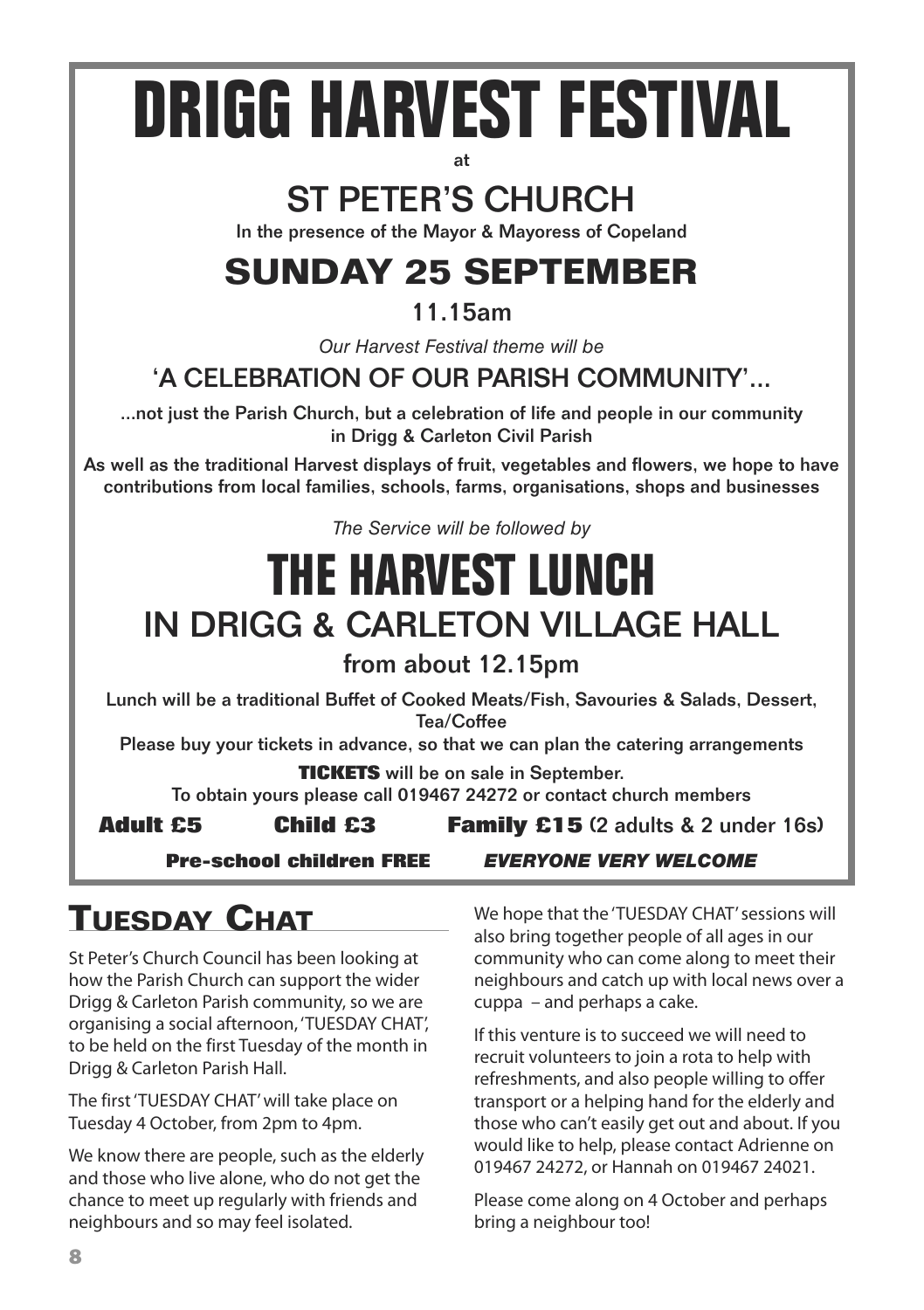# **IMPROVED BEACH FACILITIES**

The largest response in the May 2009 Parish Plan Questionnaire was for improving the beach facilities. A meeting was held in the autumn and the beach project group set up to gather ideas. The group has met virtually every month to progress the project.

The major priority was to improve the access to the beach. The track had a permanent flow of water down it all the year round which allowed slimy algae to grow. The track was hardly used, and alternate tracks on the grass were created by visitors much to the detriment of the dune flora. The site is a Site of Special Scientific interest (SSSI) and is an important British and European Site.

Permission for the drainage of the track was required from English Nature and the landowners, the Pennington family of Muncaster Castle. Advice was sought from contractors about the location and type and size of pipe required to drain the track. Test pits were dug to see if the track was built of wartime rubble or beach cobble; a site engineer from LLWR confirmed its composition and helped draw up a specification for the scheme. Happily, the fourth plan was the one which met English Nature and the

Landowners'requirements. The first part of the beach improvement was completed earlier this year before the natterjack toads started to breed. The track is now safe and dry to walk down. Hopefully the old paths will be reclaimed by nature, and the orchids will flourish even more.

The next phase of the beach improvements will be to:

- 1 Improve the car parking area with drainage and extra hard-core together with logs to prevent cars driving on the grass.
- 2 Install new beach gates for vehicles and pedestrians.
- 3 Install new waste bins
- 4 Install an information board to highlight the scope of the SSSI
- 5 Install a car park bench
- 6 Build a small pond for wild life and the sheep opposite the car park

Anyone wishing to get involved in this important project, please contact any member of the Parish Council or Alan Bell – after all many hands make light work! Your beach needs you!

## **HOG ROAST AT 'CLOUDBASE'**

This year's Hog Roast, organised and hosted by Clare Tyler at'Cloudbase', was a sell-out and around 200 people, including families with young children, were at the event. As it was a lovely sunny evening many people sat at tables in the garden to enjoy the views over the fells. Once again the buffet and musical entertainment were located in the Drigg & Carleton Parish marquee, which was erected courtesy of the Parish Council & LLWR Ltd.

This year we had a variety of musical entertainment to suit all tastes, performed by some very talented local musicians, including members of the Egremont Brass Band, flautist Debbie Collinson and pianist Max Tyler. Holmrook's own Jazz musicians Colin & Val De Gasperi performed with their band'Jam Side Up' and brought along fellow musicians including the charity jazz band 'Butter side Down' and also professionals'The Judith Jones Band', who performed some wellknown blues and rock numbers. Many thanks to all the musicians who gave their time.

Thank you to everyone who helped to make the evening so successful – all the people who made and donated the buffet food, those who served the refreshments (and did the washing up) and the team volunteers who helped to move all those tables and chairs to and from the Parish Hall.

Proceeds from the event, including profits from the Bar, Refreshments, Raffle and'Win a £50 Note' etc are donated to the upkeep of Drigg Churchyard, and thanks to the generous support from our local community and businesses, this year's event has raised about £800.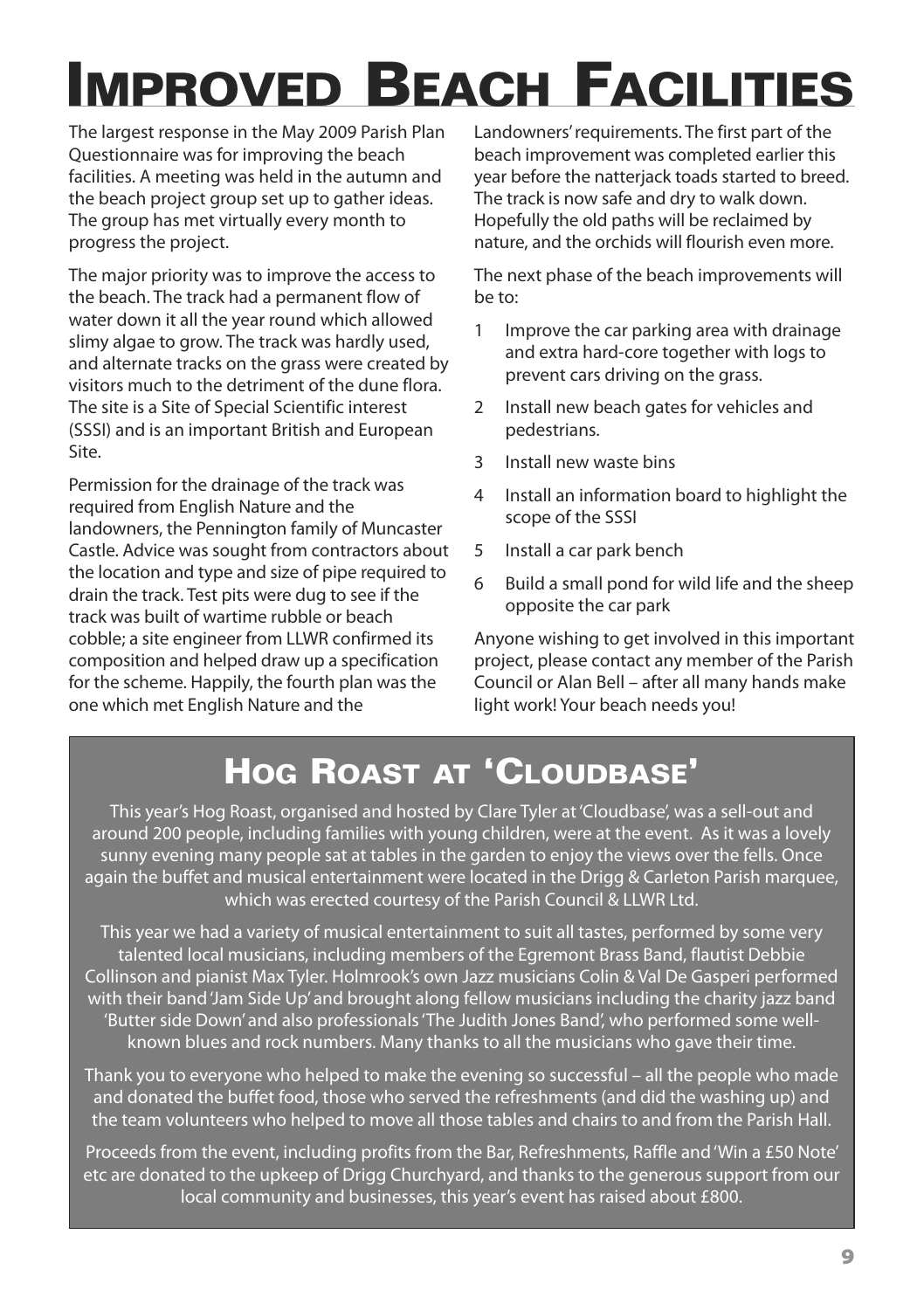#### **EVENTS CALENDAR in and Find updates at: www.drigg.org.uk around Drigg**

- **27-29 August – Saturday to Monday.** 3rd Open Art Exhibition for Gosforth & District Art Society.
	- Gosforth Village Hall. Details from Jakki Barratt, 019467 25838.
- **29 August – Monday.** Black Combe Country Fair, Bootle. Sports & pet show. Foxhound, Beagle, Terrier, Lurcher Classes. www.blackcombecountryfair.co.uk
- **1 September – Thursday.** Motivational Slideshow: 'All things are possible'(especially for youngsters just starting out in life) covering airforce experiences that forged a man, Clarence (Jack/Eddie) Ball (speaker). Holmrook Reading Room, 4.30pm until around 7pm.
- **2 September – Friday.** Holmrook Reading Room Open Stage Night. 7.30pm, Rosehill Barn. Details from Val de Gasperi: 019467 24105.
- **3 September – Saturday.** The Great Cumbrian Joint Walk, supporting West Cumberland Hospital's orthopaedic department. 1pm Whitehaven Harbour. Info from Helen 01946 523382 or Linda 01946 523192.
- **7 September – Wednesday.** Open Mind History Group meeting"People, Places and Events of the 1900s"by Ralph Lewthwaite. 10.15am, Drigg Village Hall.
- **8 September – Thursday.** Open Mind Art Appreciation Group meeting"Another Look at the work of Modern Sculptors – Philip Jackson and others" by John and Judy Hall. 10.45am St Joseph's Church Hall, Seascale.
- **9 September – Friday.** Swish Party ladies' night. 7.30pm, Calder House Hotel, Seascale. Tickets £5 inc. glass of wine – see page for contacts.
- **10 September – Saturday.** Open Mind Discovery Group meeting"Jordan, a Scientist's Perspective" by Warren Baxter. 10.15am St Mary's Church Room, Gosforth.
- **10 September – Saturday.** Seascale Arts & Crafts Fair. 10.00am-4pm. Windscale Club, Seascale.
- **10 September – Saturday.** Holmrook Reading Room Pizza Day. From noon. Tickets from Val de Gasperi: 019467 24105
- **10 September – Saturday.** Golden Disco Night with La'al Ratty at Dalegarth. '60s dress with music,

#### **If you know of any events which should be mentioned here, please email to news@epic-gb.com for publication in our next newsletter.**

dancing and light buffet. Steam from Ravenglass at 7pm, returning diesel-hauled at about 11.15pm. £14 per adult. 01229 717171.

- **14 September – Wednesday.** LLWR sub-committee meeting, Drigg Village Hall, 2pm.
- **14 September – Wednesday.** Cumbria Wildlife Trust West Coast Support Group."Living Seas North West"talk by Cheryl Nicholson, Marine Officer for Cumbria Wildlife Trust. 7.30pm, Gosforth Methodist Room. Admission £1.50 includes refreshments.
- **15 September – Thursday.** Open Mind meeting"A Life in Music"by David Shirt. 10.15am, Drigg Village Hall.
- **16-18 September – Friday to Sunday.** Easy train ride to Foreign Beer Style Weekend at Prince of Wales, Foxfield. 01229 716238.
- **17 September - 2 October – Saturdays and Sundays.** Cumbria Artists Open Studios. Village Hall, Santon Bridge.
- **24 September – Saturday.**'Little Red Riding Hood' by the touring Horse and Bamboo Theatre Company. Village Hall, Drigg, 6pm. Tickets £7 adult, £3.50 child, £6 OAP, £17.50 family.
- **25 September – Sunday.** Drigg Harvest Festival. 11.15am, St Peter's Church, Drigg. Followed by The Harvest Lunch in Drigg and Carleton Village Hall, from about 12.15pm. Tickets £5 adult, £3 child, £15 family, from 019467 24272.
- **25 September – Sunday.** Christian Sharpe playing live at Gosforth Hall Inn. 5pm onwards.
- **26 September – Monday.** Parish Council Project Evening. Drigg Village Hall, 7.30pm. Anyone welcome.
- **1-2 October – Saturday & Sunday.** Postman Pat and Jess the Cat are back at La'al Ratty. Magic show, face painting, games and story reading. Tickets £13 adults, £7 child 3-15yrs, with unlimited return journeys on the day. 01229 717171.
- **5 October – Wednesday.** Cumbria Wildlife Trust West Coast Support Group."The Wild Ennerdale Partnership"talk by Gareth Browning, Area Forester for the North West Forestry Commission. 7.30pm, Gosforth Methodist Room. Admission £1.50 includes refreshments.
- **5 October – Wednesday.** Open Mind History Group meeting"Behind the Scenes at the National Trust"by Sonia Batten. 10.15am, Drigg Village Hall.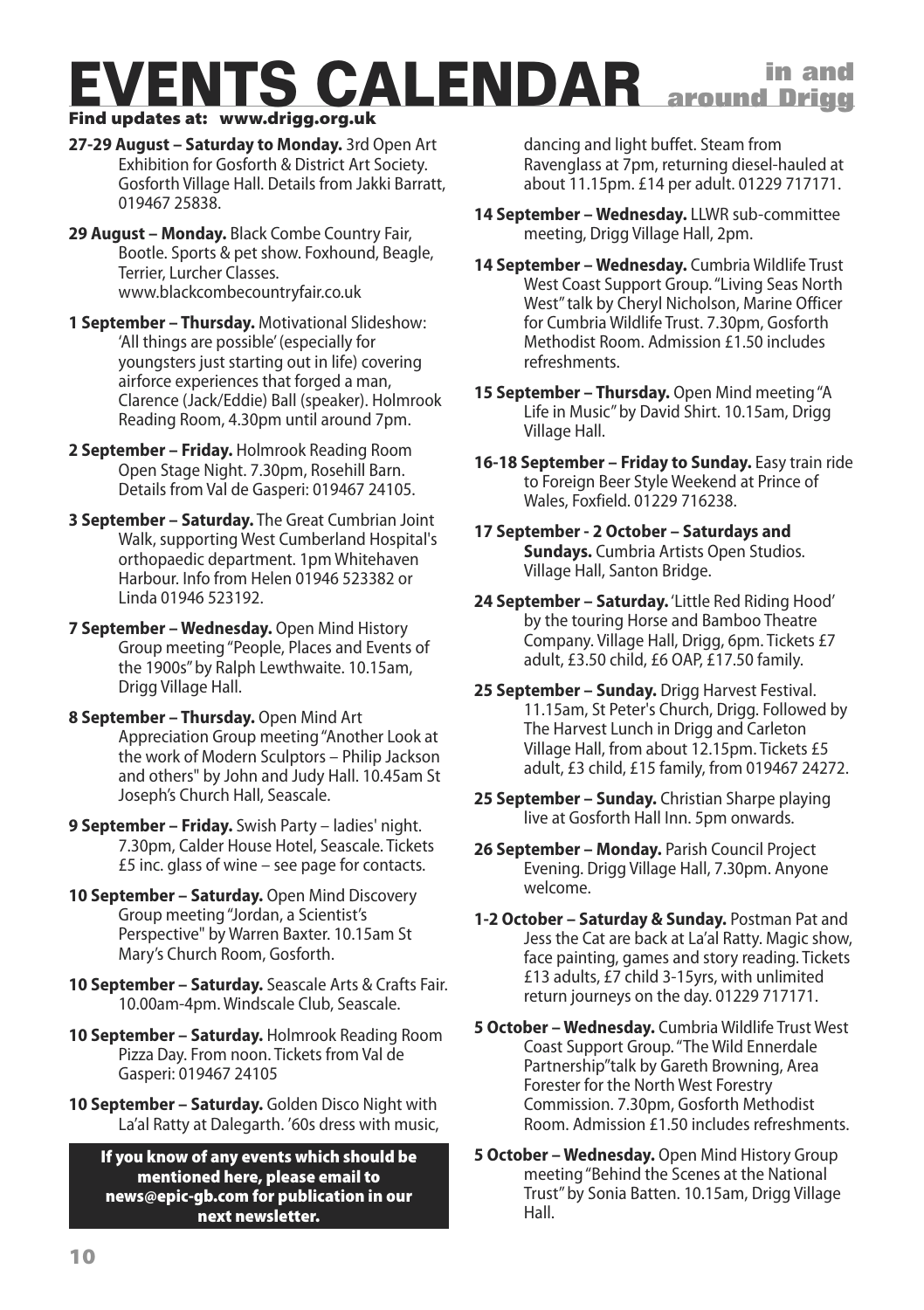- **7-9 October – Friday to Sunday.** Broughton Festival of Beer. Buses ferry people from Foxfield.
- **12 October – Thursday.** Open Mind meeting"The Inca Trail and Peruvian Highlights"by Norman Godfrey. 10.15am, Drigg Village Hall.
- **13 October – Thursday.** Open Mind Art Appreciation Group meeting"Japanese Art – Hokusai, The Wave" 10.45am St Joseph's Church Hall, Seascale.
- **15 October – Saturday.** Holmrook Reading Room Charity Auction. Tickets and info from Val de Gasperi: 019467 24105
- **22 October – Saturday.** Cumbria Wildlife Trust West Coast Support Group. Ravenglass & Eskdale Railway Autumn Activity. Conserving Wildlife Day at Dalegarth Station. Displays and activities in association with Cumbria Wildlife Trust, the World Owl Trust, Save Our Squirrels, Bat Conservation Trust. Times of trains and further information from La'al Ratty 01229 717171.
- **22 October – Saturday.**'Big Daddy vs Giant Haystacks'by the touring Foundry Group. Village Hall, Drigg, 7.30pm. Tickets £7 adult, £3.50 child, £6 OAP, £17.50 family.
- **22 October – Saturday.** Wildlife day with La'al Ratty. Wildlife visits, walks and talks about the rich biodiversity of the valley at Dalegarth from from Cumbria Wildlife Trust, World Owl Trust and Save our Squirrels Charities. 01229 717171.
- **23 October – Sunday.** Jazz evening with group headed by saxophonist Roz Sluman. Drigg Village Hall, 7.30pm. Tickets £5 on the door or £4 in advance from Val or Colin: 019467 24105
- **23-31 October – Sunday to Monday.** Halloween Week at Muncaster. Events for chidren and adults, and in the evening Darkest Muncaster illuminations for children. Book online at www.muncaster.co.uk/halloween-week Darkest Muncaster illuminations extend to 29 December.
- **24 October – Monday.** Parish Council Project Evening. Drigg Village Hall, 7.30pm. Anyone welcome.
- **24-28 October – Monday to Friday.** Double-headed steam trains on La'al Ratty. 10.30am and 11.30am services. No extra cost. 01229 717171.
- **2 November – Wednesday.** Open Mind History Group Christmas Lunch and Carols. Calder House Hotel, Seascale.
- **4 November – Friday.** Bonfire night, hopefully at the Victoria Hotel.
- **10 November – Thursday.** Open Mind Art Appreciation Group meeting"Some Victorian Artists" 10.45am St Joseph's Church Hall, Seascale.
- **16 November – Wednesday.** Cumbria Wildlife Trust West Coast Support Group"Turks and Caicos Wildlife – keeping the jungle at bay". An illustrated talk by Dr Duncan Hutt from Northumberland Wildlife Trust after his sabbatical working in the islands. 7.30pm, Gosforth Methodist Room. Admission £1.50 includes refreshments.
- **17 November – Thursday.** Open Mind AGM, 10.15am, followed at 11am by talk "Northern Greenland and its National Parks"by Dr Rob David. Drigg Village Hall.
- **23 November – Wednesday.** Open Mind Discovery Group meeting"The Rise and Fall of Marchon" by Gordon Atkinson and John Kennedy. 10.15am St Mary's Church Room, Gosforth.
- **26 November – Saturday.** Christmas Coffee Morning in Drigg. Details: Betty on 019467 24321
- **28 November – Monday.** Parish Council Project Evening. Drigg Village Hall, 7.30pm. Anyone welcome.
- **4, 11, 18 December – Sundays + 21, 22 and 27-29 December.** Christmas at Muncaster Castle. See website for continual updates: http://www.muncaster.co.uk/christmas-castle-0
- **16 December – Friday.** Drigg church Carol Service. Details: Betty on 019467 24321
- **3-4 December – Saturday & Sunday, and following 2 weekends + 19-23 December.** La'al Ratty Santa Express. Children can meet Santa in the Dalegarth Grotto and receive a gift. Check website for booking forms: http://www.ravenglassrailway.co.uk/events.html 01229 717171.
- **9 December – Friday.** Holmrook Reading Room mince pies and wine. Tickets and info from Val de Gasperi: 019467 24105.

#### **Drigg Parish Council**

| John Jennings (Chairman)    | 24321 |
|-----------------------------|-------|
| Bob Williamson (Vice-Chair) | 24546 |
| <b>Adrian Dalton</b>        | 24394 |
| Val de Gasperi              | 24105 |
| Keith Hitchen               | 24710 |
| <b>Rob Little</b>           | 24376 |
| Jimmy Naylor                | 27841 |
| <b>Andy Pratt</b>           | 24097 |
|                             |       |